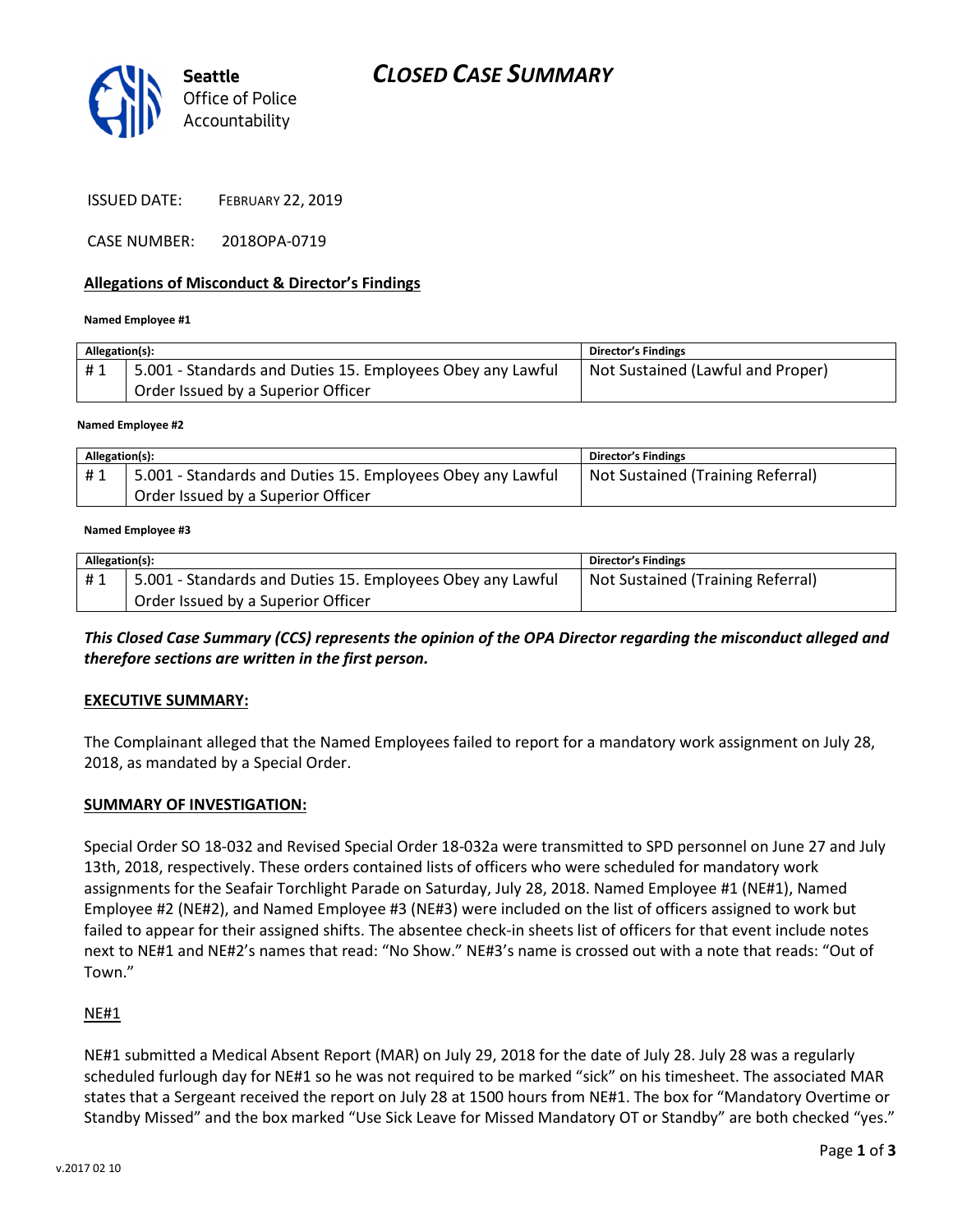Seattle Office of Police Accountability

# CLOSE CASE SUMMARY

OPA CASE NUMBER: 2018OPA-0719

OPA interviewed NE#1. In his interview, NE#1 explained that he was injured off duty before work on July 28, and that he informed his parade Sergeant about his injury on the same day.

# NE#2

NE#2 told OPA that he overlooked his name on the Special Order because he only reviewed the first page. NE#2 stated that he also received an e-mail from a Sergeant about this event, but he did not read it because he was under the impression it was an email about volunteers. He thought this because the Sergeant had sent such an email in previous years. NE#2 said that he should have reviewed the Special Order completely and that he should have read the email sent by the Sergeant. NE#2 noted that this was the first time in his long career that he had failed to show up for a mandatory assignment.

#### NE#3

OPA was provided with email communication between a Lieutenant and NE#3 that took place in advance of the event regarding his being away on vacation. In the email, NE#3 informed the Lieutenant that he would be unavailable to work the mandatory assignment. NE#3 wrote therein that he forgot to submit a vacation request to cover his normal furlough days, which included the day of the event. NE#3 also expressed his sincere apology for his oversight.

OPA interviewed NE#3. During his interview, NE#3 confirmed that he was away on vacation in Detroit, and stated that he completely forgot that he was scheduled to work the event. NE#3 acknowledged that he had not sought or received an exemption for missing his scheduled shift. He told OPA this situation will never happen again.

## ANALYSIS AND CONCLUSIONS:

#### Named Employee #1 - Allegations #1 5.001 - Standards and Duties 15. Employees Obey any Lawful Order Issued by a Superior Officer

SPD Policy 5.001-POL-15 requires that Department employees obey any lawful order issued by a superior officer. The failure to do so constitutes insubordination.

Based on the evidence provided to OPA, NE#1 should not have been listed as a no-show on the Officer attendance list for the event. NE#1 was injured and reported that injury to the Sergeant he was assigned to report to on July 28. NE#1 also submitted the appropriate sick leave documentation to support his absence.

For these reasons, I find that NE#1 acted consistent with this policy during this incident and I recommend that this allegation be Not Sustained – Lawful and Proper.

## Recommended Finding: Not Sustained (Lawful and Proper)